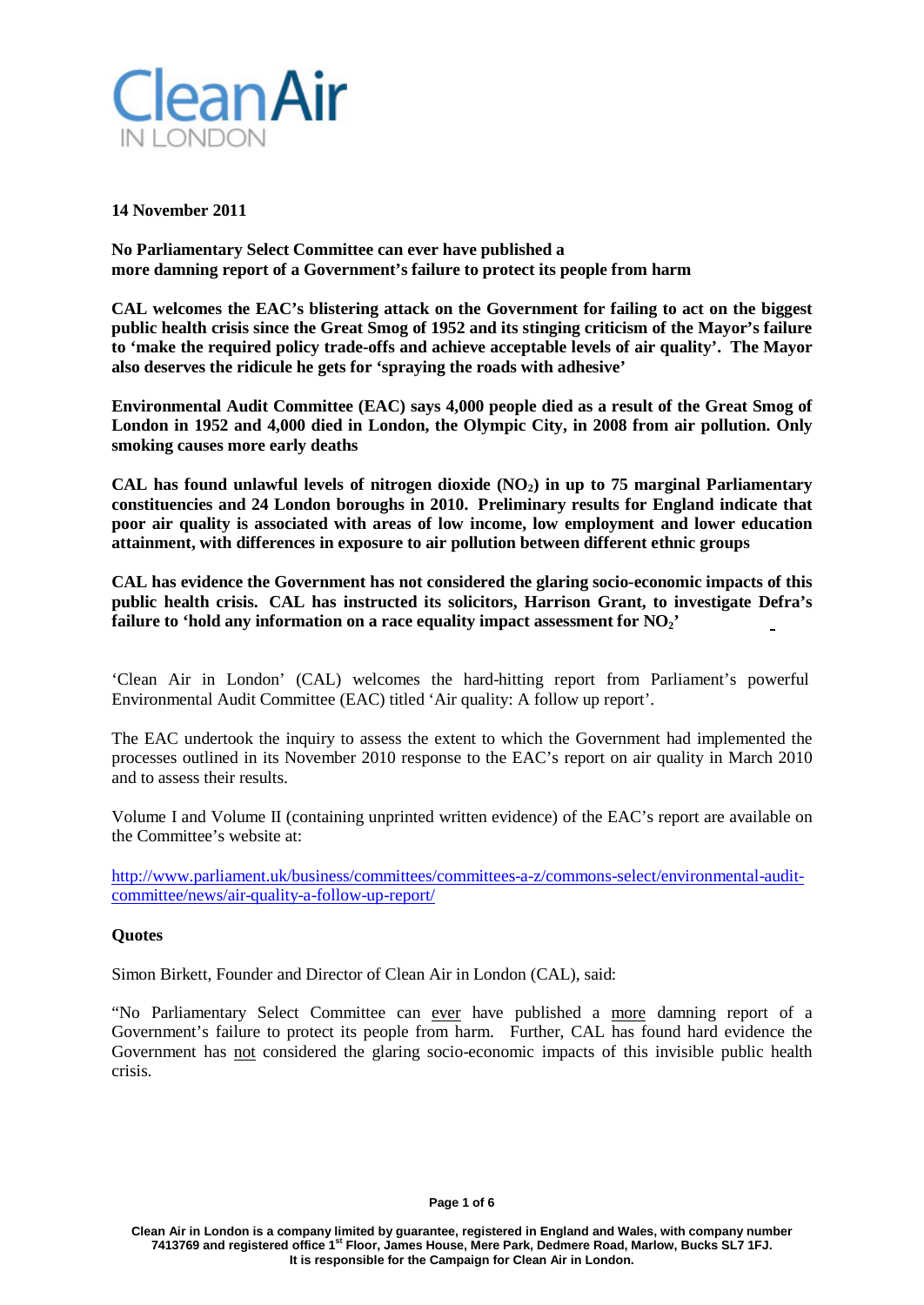

"The Environmental Audit Committee (EAC) rightly says 4,000 people died as a result of the Great Smog of London in 1952 and 4,000 died in London, the Olympic City, in 2008 from air pollution. Only smoking causes more early deaths. Alcoholism and obesity trail far behind.

"Air pollution has reduced since the 1950s so there are fewer deaths now due to short-term exposure to it. However, since the mid-1990s and more recently scientists have discovered that the health impacts due to long-term exposure to air pollution dwarf those due to short-term exposure. As a result, we know there are more early deaths now in London due to air pollution than we thought occurred in the Great Smog of 1952. We now also have the first causal links between traffic-related air pollution and asthma that may account for up to 30% of all new cases of asthma in children.

"Preliminary results for England indicate that poor air quality is associated with areas of low income, low employment and lower education attainment, with differences in exposure to air pollution between different ethnic groups. CAL which saw these results, from work done by Imperial College's highly respected Small Area Health Statistics Unit (SASHU), presented at the International Society for Environmental Epidemiology (ISEE) conference in Barcelona on 16 September 2011 recollects that the worst effected groups were exposed to up to 50% more  $NO<sub>2</sub>$  than those least effected i.e. the health inequalities linked to combustion related air pollutants are up to twice those for  $PM_{10}$ . The research presented in Barcelona was titled "Associations between small area levels of air pollution and socio-economic characteristics in the Netherlands and England". CAL hopes the SAHSU will publish its results shortly and/or release copies of the slides presented at the public conference in Barcelona.

"CAL wrote to the Defra Secretary of State on 2 August 2011 requesting details *inter alia* of any Racial Equality Impact Assessment undertaken by Defra for NO<sub>2</sub>. Defra replied on 31 August confirming that an 'integrated' impact assessment and racial equality impact assessment had not been carried out and that it held no 'documentation' with respect to CAL's request. CAL wrote to Defra again on 11 October having attended the ISEE conference in Barcelona in the intervening period expressing grave concerns regarding omissions in the consultation. After a further unsatisfactory response, CAL has instructed its solicitors, Harrison Grant, to investigate Defra's failure to 'hold any information on a race equality impact assessment for  $NO<sub>2</sub>$ <sup>'</sup> and related matters. It is <u>very odd</u> that no such study has been undertaken for  $NO<sub>2</sub>$  not least given that one was undertaken for  $PM<sub>10</sub>$  in August 2009.

"CAL welcomes and will inform the European Commission that one of Parliament's most powerful Committees has said "We can see no circumstances in which a delay in achieving [EU limit value] targets or a lessening of these targets would be acceptable". CAL will also bring to the Commission's attention that the UK:

- has unlawfully obtained a time extension to comply with the  $PM_{10}$  daily limit value in London; and
- is trying to create a legal loophole where none exists by submitting a so-called 'short-term plan' to comply with  $NO<sub>2</sub>$  limit values in London, that would miss by up to 15 years the legal deadline that has been in legislation since 1999, instead of applying for a time extension (which could only be granted subject to strict conditions including ensuring compliance with the limit value plus margin of tolerance).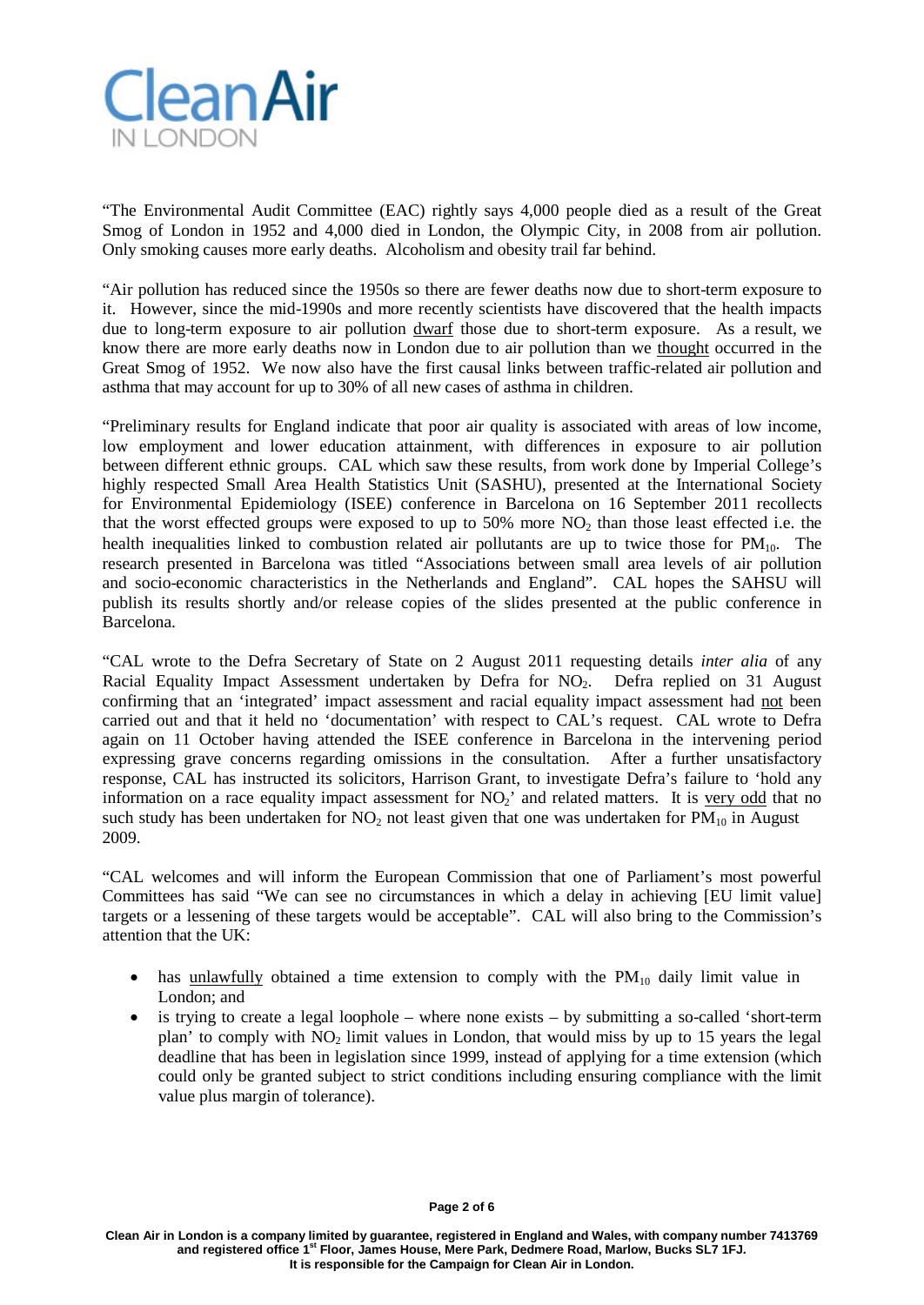

"CAL supports wholeheartedly the EAC's recommendations which include setting up a Cabinet Office lead Ministerial Group to oversee delivery of a new cross government air quality strategy. Only the Prime Minister and the Deputy Prime Minister have the authority to respond to and accept the EAC's report and recommendations. They must do so urgently.

"Last but not least, CAL wishes to record its thanks particularly to: Joan Walley (Chair, Labour), Zac Goldsmith (Conservative), Caroline Lucas (Green) and Simon Wright (Liberal Democrat) and the other members of the EAC. Also to officials Simon Fiander (Committee Clerk), Edward White (Second Clerk), Nick Davies (Media Officer) and Jill Herring (Committee Assistant) for their outstanding contributions to this inquiry."

## **Notes:**

## **The worst public health crisis since the Great Smog of 1952**

1. A Ministry of Health report estimated that 4,075 more people died during the Great Smog of 1952 than would have been expected to under normal circumstances. These people died due to short- term exposure to air pollution.

<http://news.bbc.co.uk/1/hi/england/2545759.stm>

<http://www.environment-agency.gov.uk/research/library/publications/115747.aspx>

- 2. We did not know about the health impact of long-term exposure to fine particles  $(PM_{2.5})$ until ground breaking research was published in the United States in the mid-late 1990s and more recently. These studies showed, with as much certainty as those for smoking, that the health impacts of long-term exposure to air pollution dwarf those for short-term exposure. So while air pollution has reduced and become less visible, it is causing as many early deaths as we thought occurred in the Great Smog of 1952. What will we find in 60 years' time – air pollution causes genetic changes?
- 3. Using the same language used for alcoholism, obesity and smoking, the best estimate, from the Mayor of London, is that 4,267 deaths in London in 2008 were attributable to long-term exposure to anthropogenic and non-anthropogenic  $PM_{2.5}$  at an average loss of life for these people of 11.5 years.
- 4. The 4,267 estimate is calculated after eliminating the effects of dozens of other risk factors (e.g. educational status as a substitute for income and smoking) to produce a pure number assuming air pollution is the sole cause of those deaths.
- 5. The estimate of 4,267 extra or excess deaths is a good one for comparing with the effects of other possible causes such as alcohol, active or passive smoking, obesity, diet etc. which are calculated in the same way. However, in practice, because individuals experience multiple risks, including air pollution, almost certainly air pollution played some part in shortening the life of a much larger number of individuals in London. It is not possible to estimate the number reliably but given that much of the impact of air pollution is linked to cardiovascular deaths, it is more reasonable to consider that air pollution may have contributed to all 15,800 cardiovascular deaths in London [in 2009] (i.e. one in three of all

#### **Page 3 of 6**

**Clean Air in London is a company limited by guarantee, registered in England and Wales, with company number 7413769 and registered office 1st Floor, James House, Mere Park, Dedmere Road, Marlow, Bucks SL7 1FJ. It is responsible for the Campaign for Clean Air in London.**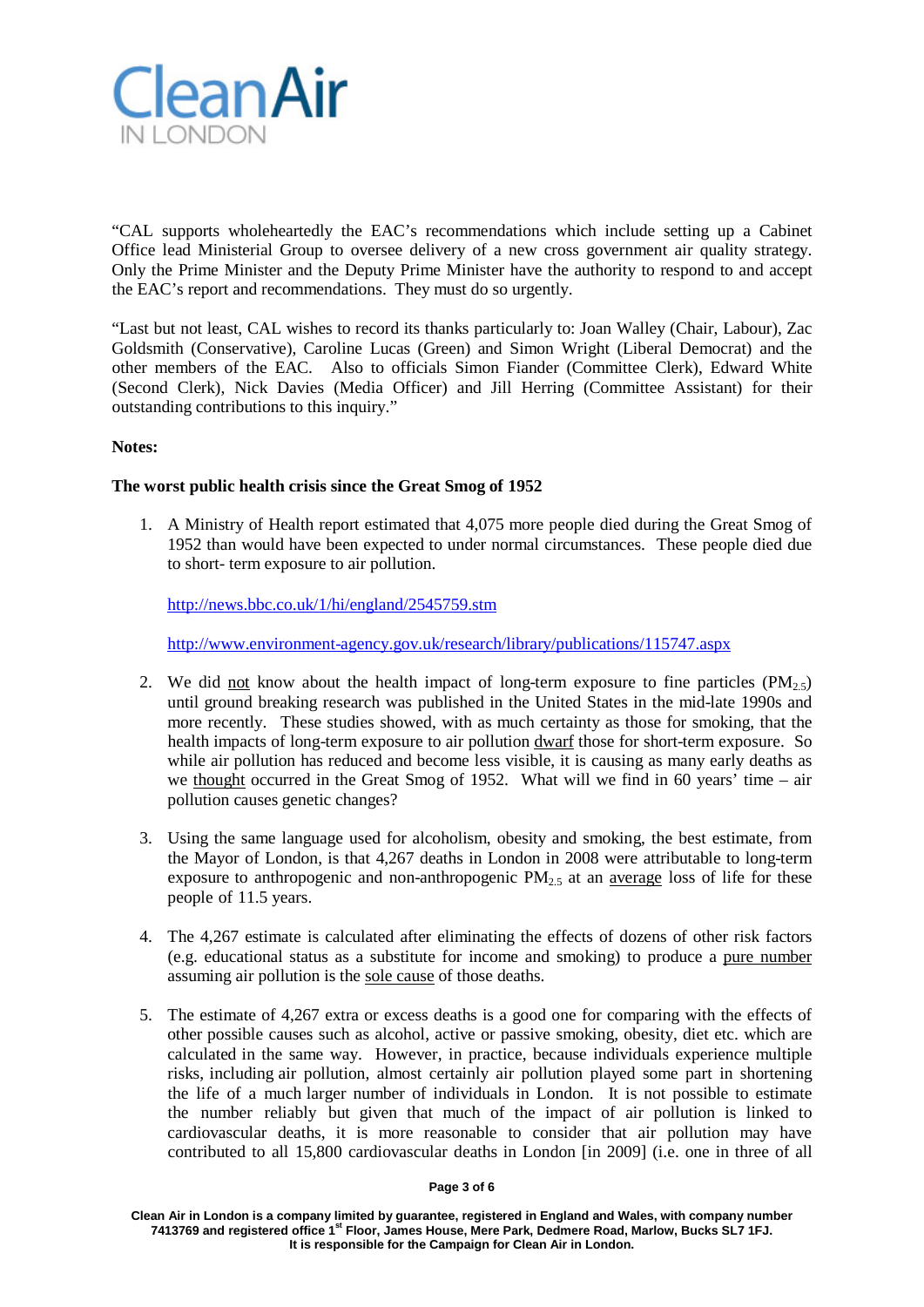

deaths) at an average additional loss of life for these people of some three years (at typical ages for cardiovascular deaths e.g. 15% of which are before the age of 65).

- 6. Separate scientific research published recently by the Aphekom group of scientists has shown that those living near roads travelled by 10,000 or more vehicles per day on average could be responsible for some 15-30 per cent of all new cases of asthma in children; and of COPD (chronic obstructive pulmonary disease) and CHD (coronary heart disease) in adults 65 years of age and older. The same study further estimated that, on average for all 10 cities studied, 15-30 per cent of exacerbations of asthma in children, acute worsening of COPD and acute CHD problems are attributable to air pollution. This burden is substantially larger than previous estimates of exacerbations of chronic diseases, since it has been ignored so far that air pollution may cause the underlying disease as well. Related research indicates that associations of asthma with traffic-related pollution from nearby sources at schools were independent of estimated effects of exposures at homes. After a Freedom of Information request to Transport for London, CAL found 1,148 schools in London within 150 metres of roads carrying over 10,000 vehicles per day and a total of 2,270 within 400 metres of such roads.
- 7. Preliminary results for England indicate that poor air quality is associated with areas of low income, low employment and lower education attainment, with differences in exposure to air pollution between different ethnic groups. CAL which saw these results, from work done by Imperial College's Small Area Health Statistics Unit, presented at the International Society for Environmental Epidemiology conference in Barcelona on 16 September 2011 recollects that the worst effected groups were exposed to up to  $50\%$  more NO<sub>2</sub> than those least effected i.e. the health inequalities linked to combustion related air pollutants are up to twice those for  $PM_{10}$ .

The research presented in Barcelona was titled "Associations between small area levels of air pollution and socio-economic characteristics in the Netherlands and England".

Small Area Health Statistics Unit<http://www.sahsu.org/>

#### MRC-HPA Centre for Environmental Health

<http://www.mrc.ac.uk/Ourresearch/Unitscentresinstitutes/Profiles/MRC-HPA/index.htm>

8. Defra undertook a Racial Equality Impact Assessment in 2009 for the UK notification to the European Commission to extend the compliance deadline for meeting  $PM_{10}$  limit values in ambient air to 2011. It is attached to this article. It is very odd that no such study has been undertaken for  $NO<sub>2</sub>$ .

# **Legal breaches**

- 9. There are two main types of pollutants in ambient air: particles and gases. The dangerous airborne particles (e.g. soot and tyre and brake wear) are measured as  $PM_{2.5}$  and  $PM_{10}$  and the main gas measured is  $NO<sub>2</sub>$  (nitrogen dioxide).
- 10. PM10 limit values have been in legislation since 1999 to be complied with by 1 January 2005. On 11 March 2011, the European Commission granted the UK a 'temporary and

#### **Page 4 of 6**

**Clean Air in London is a company limited by guarantee, registered in England and Wales, with company number 7413769 and registered office 1st Floor, James House, Mere Park, Dedmere Road, Marlow, Bucks SL7 1FJ. It is responsible for the Campaign for Clean Air in London.**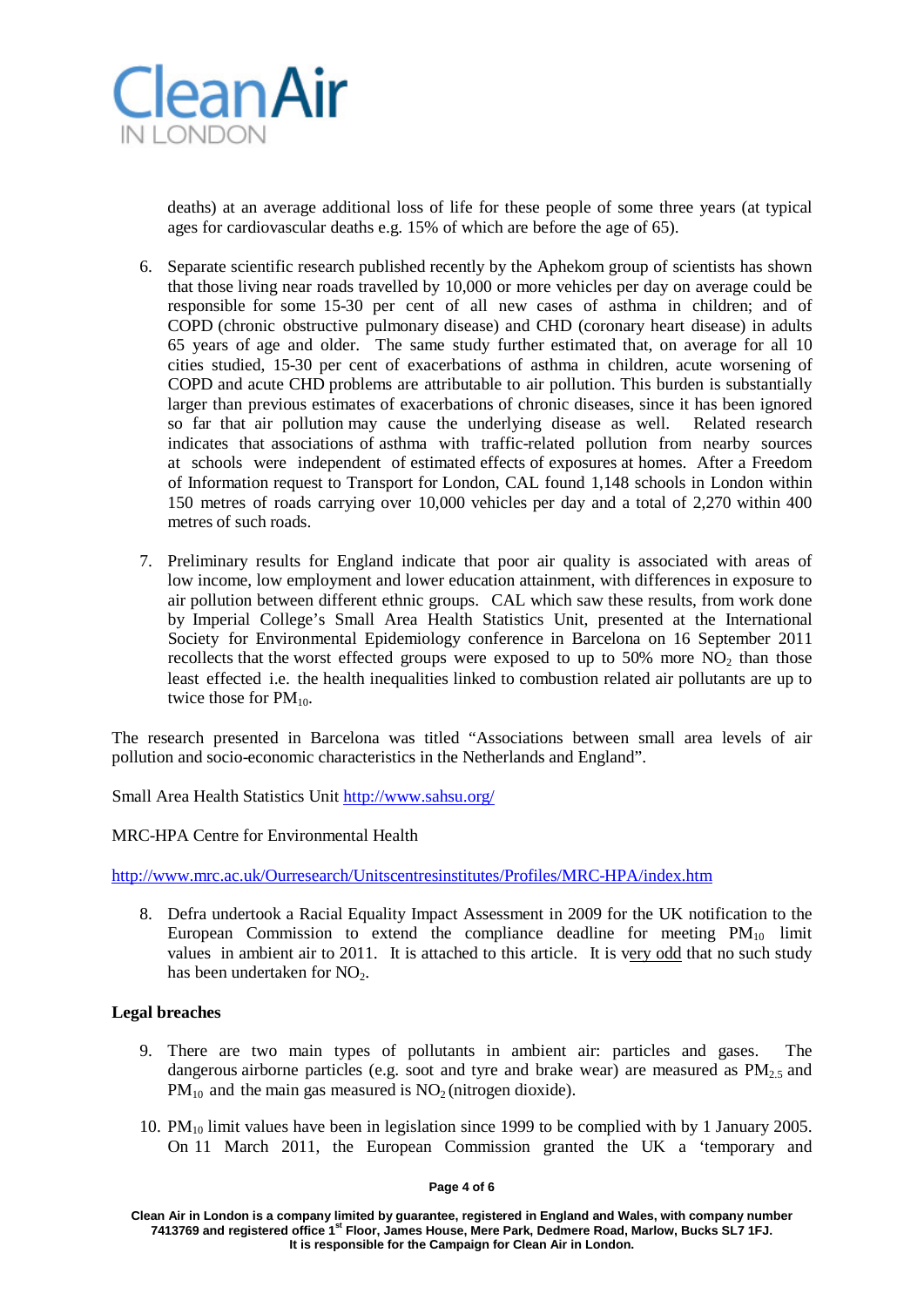

conditional exemption' until 11 June 2011 to comply with the  $PM_{10}$  daily limit value in London. This required the UK to amend its air quality plan for London and submit it to the European Commission by 30 November 2011. A plan was submitted to the European Commission in June who allowed a time extension until 11 June 2011. However, the UK had failed to consult on the amended air quality plan and after a legal challenge from ClientEarth, launched a consultation on it on 13 October 2011 which closes on 6 January 2012. The UK therefore unlawfully submitted its amended plan to the European Commission and obtained a time extension.

11.  $NO<sub>2</sub>$  limit values have been in legislation since 1999 to be complied with by 1 January 2010. Member States may apply for a time extension until 1 January 2015 subject to strict conditions including the need to demonstrate compliance by the new date. The UK carried out a consultation between 9 June and 5 August 2011 on its draft time extension request(s) and plans and programmes. These showed three zones only of 43 UK zones complying with the  $NO<sub>2</sub>$  limit values by the due date of 2010, with 23 more perhaps by 2015, 16 by 2020 and London by 2025. The UK submitted these to the European Commission on 23 September 2011.

[http://cdr.eionet.europa.eu/gb/eu/aqpp/envtnyi3a/index\\_html?page=1](http://cdr.eionet.europa.eu/gb/eu/aqpp/envtnyi3a/index_html?page=1)

12. By 21 April 2011, London had breached for the whole year the  $PM_{10}$  daily limit value at the main London monitoring site at Marylebone Road. The excellent London Air Quality Network reports exceedance data:

 $35<sup>th</sup>$  exceedance of the PM<sub>10</sub> daily limit value took place on 20<sup>th</sup> April 2011

[http://www.londonair.org.uk/london/asp/publicstats.asp?mapview=all&statyear=2011&MapT](http://www.londonair.org.uk/london/asp/publicstats.asp?mapview=all&statyear=2011&MapType=Google®ion=0&site=MY1&postcode=&la_id=&objective=All) [ype=Google&region=0&site=MY1&postcode=&la\\_id=&objective=All](http://www.londonair.org.uk/london/asp/publicstats.asp?mapview=all&statyear=2011&MapType=Google®ion=0&site=MY1&postcode=&la_id=&objective=All)

 $36<sup>th</sup>$  exceedance of the PM<sub>10</sub> daily limit value took place on 21<sup>st</sup> April 2011

[http://www.londonair.org.uk/london/asp/publicstats.asp?mapview=all&statyear=2011&MapT](http://www.londonair.org.uk/london/asp/publicstats.asp?mapview=all&statyear=2011&MapType=Google®ion=0&site=MY1&postcode=&la_id=&objective=All) [ype=Google&region=0&site=MY1&postcode=&la\\_id=&objective=All](http://www.londonair.org.uk/london/asp/publicstats.asp?mapview=all&statyear=2011&MapType=Google®ion=0&site=MY1&postcode=&la_id=&objective=All)

- 13. By January 2010 and January 2011, London had breached for the whole year the  $NO<sub>2</sub>$  hourly limit value at the main London monitoring site at Marylebone Road. The  $NO<sub>2</sub>$  annual mean limit value is breached by more than a factor of two near London's busiest streets.
- 14. On 12 October 2011 the UK submitted its final air quality assessment report for 2010 to the European Commission.

<http://cdr.eionet.europa.eu/gb/eu/annualair/envtom4wa/overview>

An analysis for CAL indicates there were unlawful levels of  $NO<sub>2</sub>$  in up to 75 marginal Parliamentary constituencies in 2010. See attached table.

Borough figures for pollution: Mayor's responses to Darren Johnson AM dated 12 October and 16

### **Page 5 of 6**

**Clean Air in London is a company limited by guarantee, registered in England and Wales, with company number 7413769 and registered office 1st Floor, James House, Mere Park, Dedmere Road, Marlow, Bucks SL7 1FJ. It is responsible for the Campaign for Clean Air in London.**